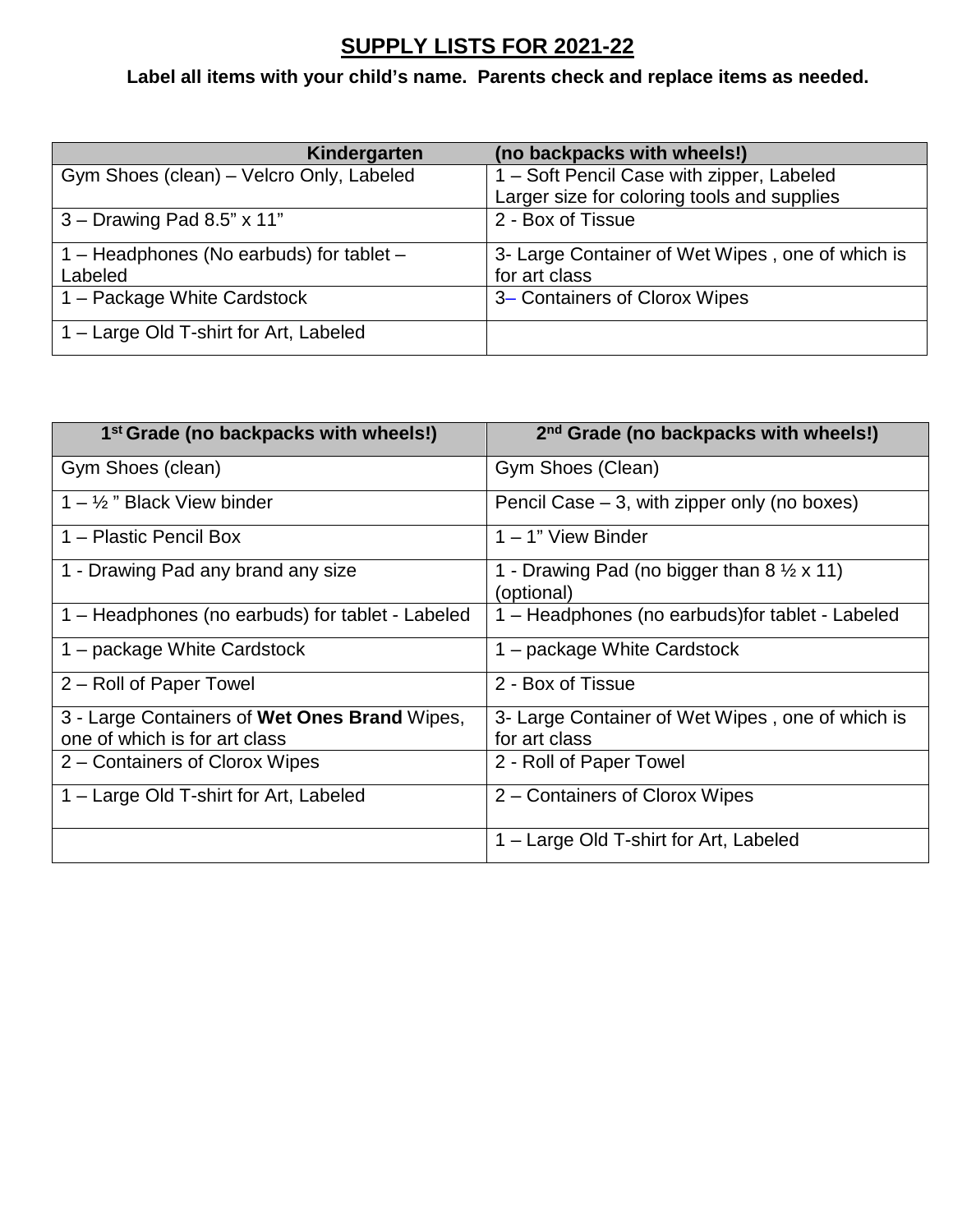## **Student planners for children in grades 3-8 will be handed out the first week of school.**

| 3rd Grade                                                                         | <b>4th Grade</b>                                                       |
|-----------------------------------------------------------------------------------|------------------------------------------------------------------------|
| Gym Shoes (Clean)                                                                 | Gym Shoes (Clean)                                                      |
| 1 – Large Old T-shirt for Art, Labeled                                            | Pencil Case $-1$ , with zipper (large size for coloring<br>tools)      |
| 2 - Pencil Cases with zipper                                                      | 1 - Small travel pencil case                                           |
| 1 – Manual pencil sharpener w/shaving saver –<br>No Battery Operated              | Lunch Bag – fabric, soft type                                          |
| 1 - Drawing pad or blank page journal about 8 1/2 x<br>11 size (for personal use) | 1 - Headphones/earbuds - Labeled                                       |
| Erasable Pens – blue or black (if student desires)                                | 1 – Packages of Wide-Ruled Notebook Paper                              |
| 2 - Jumbo Book Covers or Book Sox                                                 | 1 - Package White Cardstock                                            |
| $3 - \frac{1}{2}$ " Binders                                                       | 1 – Roll of Paper Towel                                                |
| 1 - Composition notebook, wide ruled, any color                                   | 3 - Boxes of Tissue,                                                   |
| 2 - Boxes of Tissue                                                               | 2 - Large Containers of Wet Wipes                                      |
| 4 - Large Containers of Wet Wipes                                                 | 3 – Containers Clorox Wipes, 1 of these containers<br>is for Art class |
| 1 - Clean sock to erase white board                                               | 1 – Large Old T-shirt for Art, Labeled                                 |
| 1 – Roll of Paper Towel                                                           | 1 - Amazon - Smead 24 Pocket Folder Link                               |
| 3 - Containers Clorox Wipes, 1 of these<br>containers is for Art class            |                                                                        |
| 1-Package of wide-ruled loose leaf lined paper                                    |                                                                        |
| 2- Post-it note pads                                                              |                                                                        |
| 1 - Headphones/earbuds - Labeled                                                  |                                                                        |

| <b>5th Grade</b>                                                     | <b>6th Grade</b>                                          |
|----------------------------------------------------------------------|-----------------------------------------------------------|
| Gym Shoes (Clean)                                                    | Gym Shoes (Clean)                                         |
| Pencil Case $-1$ , with zipper (large size for<br>coloring tools)    | 1 - large FABRIC zippered pencil case                     |
| 1 - Small travel pencil case                                         | 1 - Expandable folder or binder with dividers             |
| 1 - Paper, loose leaf, wide rule 200 sheets                          | 1 - Calculator- simple 4 operations                       |
| 1 - Headphones/earbuds - Labeled                                     | 1 - Paper, loose leaf, wide ruled 200 sheets              |
| 2 – Containers of Clorox Wipes                                       | 1 - paper, loose leaf grid graphing                       |
| l1 - Box of Tissue                                                   | 1 - Hand/Manual Pencil Sharpener with shavings<br>holder  |
| 2 - Large Containers of Wet Wipes                                    | 1 – Package White Cardstock                               |
| 2 - Roll of Paper Towel (1 roll per semester)                        | 2 - Box of Tissue                                         |
| 1 – Large Old T-shirt for Art, Labeled                               | 2 - Large Container of Wet Wipes                          |
| 1 - Composition notebook, wide ruled, any color                      | 2 - Roll of Paper Towel                                   |
| 1 - Amazon - Smead 24 Pocket Folder Link                             | 2 – Containers Clorox Wipes                               |
| 1 - Manual pencil sharpener w/shaving saver -<br>No Battery Operated | Small Personal Computer - Google Chromebook or<br>similar |
|                                                                      | Protective Cover & charger for computer - Labelled        |